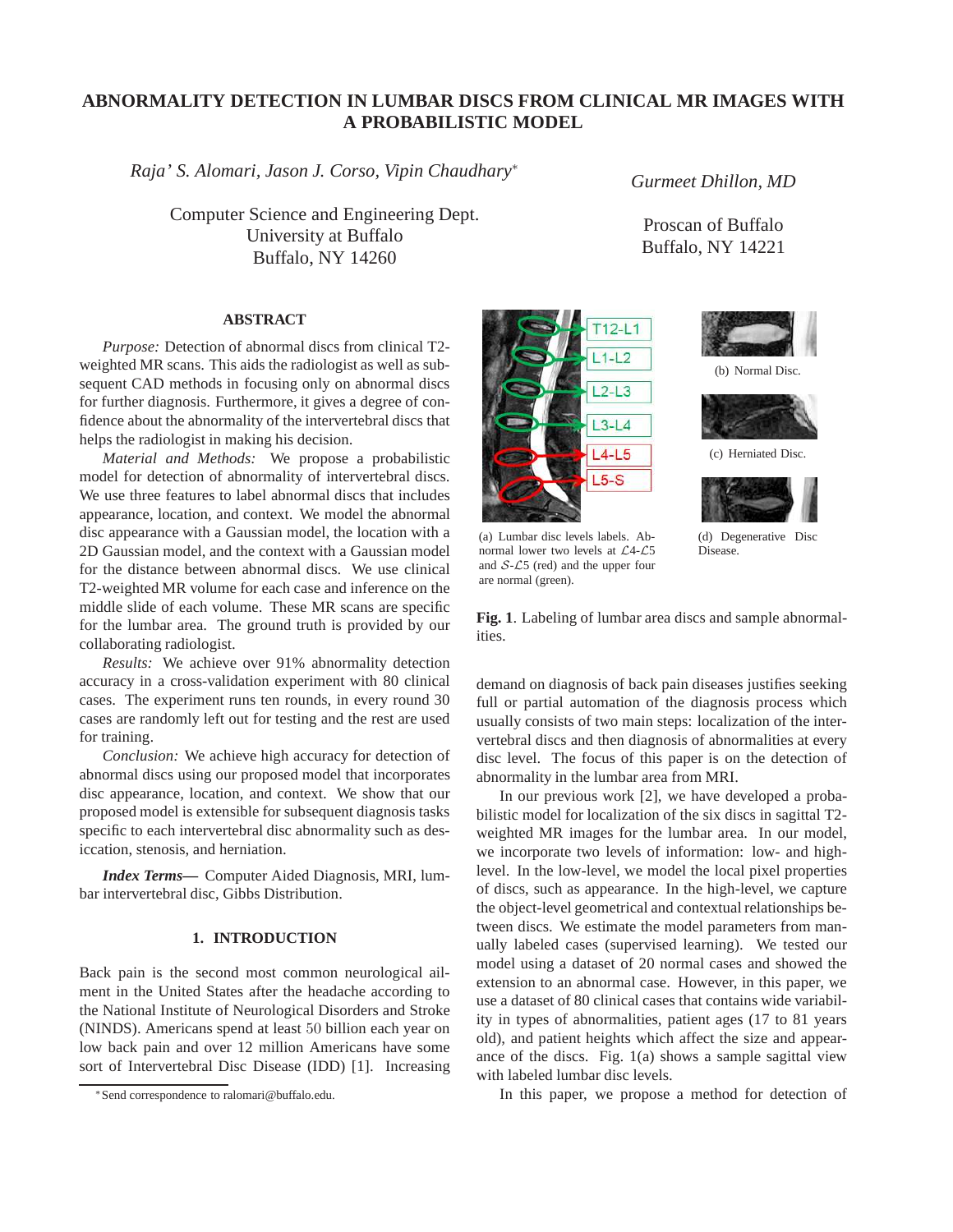abnormal discs  $n_i^*$  in the lumbar area at each disc level i (Fig. 1(a)):

$$
n_i^* = \arg\max_{n_i} P(n_i|d_i, \sigma_{I(d_i)})
$$
\n(1)

where  $n_i$  is a binary random variable stating whether it is a normal or abnormal disc and  $n_i \in \mathcal{N} = \{n_i : 1 \leq i \leq n_i\}$ 6,  $d_i \in \mathcal{D} = \{d_i : 1 \leq i \leq 6\}$  is the location of each lumbar disc, and  $(\sigma_{I(d_i)})$  is the intensity of a neighborhood surrounding the disc level  $(i)$ .

Because abnormal discs vary in characteristics depending on the type of abnormality, our model has the flexibity to model these characteristics. For example, abnormal discs vary in size, shape, height and depend on patient age, patient height and many other issues that help the radiologist decide the abnormality condition of each disc. We can incorporate these variations by incorporating a model for each characteristic of interest.

The remainder of this paper is organized as follows. The background and related work is discussed in section 2. Then we discuss our proposed model in section 3. We then prsent our dataset and the experimental results in sections 4 and 5, respectively. Discussions and future work are presented in section 6.

### **2. BACKGROUND**

### **2.1. Abnormalities in the Intervertebral Discs**

Intervertebral discs are unique structures that absorb shocks between adjacent vertebrae. They act as the ligaments that connect the vertebrae together and the pivot point which allows the spine mobility by bending and rotating. They make about one fourth of the spinal columns length [3].

An inter-vertebral disc is composed of two parts: an outer strong ring called annulus fibrosis and a soft gel-like inner called nucleus pulposus. The nucleus pulposus consists of 80% to 85% water in normal cases. In the lumbar area, there are six discs connected to the five lumbar vertebrae which are labeled top-down as  $T12 - \mathcal{L}1$ ,  $\mathcal{L}1 - \mathcal{L}2$ ,  $\mathcal{L}2 - \mathcal{L}3$ ,  $\mathcal{L}3 - \mathcal{L}4$ ,  $\mathcal{L}4 - \mathcal{L}5$ , and  $\mathcal{L}5 - \mathcal{S}$  as shown in Fig. 1(a).

Diseases that originate from an intervertebral disc abnormality are the most common diseases in the vertebral column. Most common diseases are: disc herniation, spinal stenosis, degenerative disc disease, disc desiccation, and spinal infection [3].

**Disc herniation** (Fig. 1(c)) is a leak of the nucleus pulposus through a tear in the wall of the annulus fibrosis. This leak presses on the local nerve root causing the pain. The tear in the disc wall usually occur due to aging and/or trauma injury [4, 3].

**Spinal stenosis** is narrowing of the spinal canal and might be caused from different conditions such as disc herniation, osteoporosis, or a tumor. Sometimes, and especially when the reason is a disc herniation, stenosis occurs at same level of the disc. [4, 3].



(a)  $\mathcal{L}5 - \mathcal{S}$  disc level: Herniation, DDD, mild Foramina stenosis.

(b) L3−L4 disc level: DDD, central stenosis, and central herniation

**Fig. 2**. Sample diagnosis of two Discs with multiple diseases.

**Degenerative disc disease** (Fig. 1(d)) is the gradual deterioration of the disc causing loss of its functions. This disease usually develops over aging or from continuous activities that presses on a disc space. It starts with a small injury in the annulus fibrosis causing damage to the nucleous pulposis and loss of its water contents. Furthur damage causes malfunctioning of the disc and thus collapsing the upper and lower vertebrae. As time passes, the vertebra facet joints twist creating bone spures that grow into the spinal canal and pinching the nerve root (stenosis) [4, 3].

**Disc desiccation** is the drying out of the water contents in the inner pulposis. Usually, it is caused by againg and sudden weight loss [4, 3].

**Spinal infection** occurs when a bacterial infection travels via the bloodstream into an intervertebral disc. This weakens the annulus fibrosis and decays it and might cause collapsing of the disc and thus pressure on the nerve root. Furthur infection might cause fusion of the enclosing vertebrae [4, 3].

It is worth mentioning that existence of one abnormality encourages deveploment of other abnormalities. For example, spinal stenosis might occur because of existence of a degenerative disc disease or disc herniation for example. Most intervertebral disc diseases diagnosis in our dataset have multiple abnormalities at the same time which complicates the work of subsequent CAD algorithms. Fig. 2.1 shows two sample cases diagnosed with multiple disease. This diagnosis is summarized from the original radiologist report that details both quantitative and qualitative analysis of the diseases.

### **2.2. Related work**

Backbone image analysis for various medical imaging modalities has been attracting many researchers in the last two decades. In mid 1980s, Jenkins et al. [5] performed a valuable analysis study on 107 normal and 18 abnormal cases. They analyzed the relation between proton density and age in normal discs. They concluded that quantitative MR analysis may assist in the diagnosis of intervertebral disc degeneration.

An international forum was held in 1995 to discuss methods of management for Lower backpain (LBP). They discussed the possibilities of classification of LBP into spe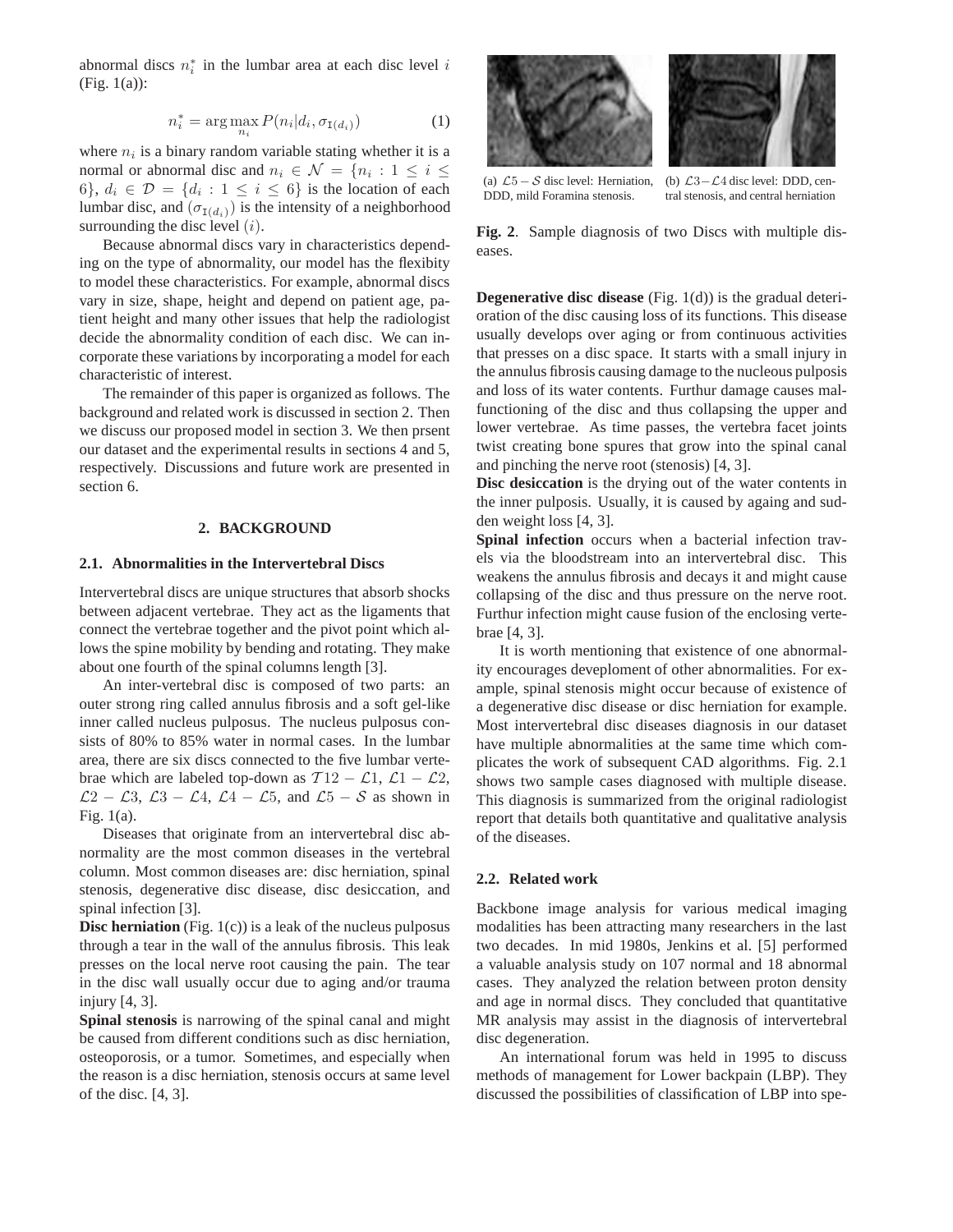cific categories. Existence of this kind of classification helps developing CAD systems because the basic concept behind detection of abnormalities is an automatic classification problem based on a set of features. Many systems have classified LBP such as [6, 7, 8].

Many researchers have proposed methods for diagnosis of certain abnormailities related to the vertebral column. However, as far as we know, no one has proposed a method for the problem we are targetting in this paper. All related work has been investigating automation of specific abnormalities in various medical imaging modalities.

Bounds et al., [9] utilized a Neural network for diagnosis of backpain and sciatica. They have three groups of doctors to perform diagnosis as their validation mechanism. They claimed that they achieve better accuracy than the doctors in the diagnosis. However, the lack of data forbade them from full validation of their system. Similarly, Vaughn [10] conducted a research study on using Neural network (NN) for assisting orthopaedic surgeons in the diagnosis of lower back pain. Lower backpain is classified into three broad clinical categories: Simple Low Back Pain (SLBP), Root Pain (ROOTP), and Abnormal Illness Behaviour (AIB) and about 200 cases were collected over the period of 2 years with diagnosis from radiologists. Twenty five features are used to train the NN including symptoms clinical assesment results. The NN achieved 99% of training accuracy and 78.5% of testing accuracy.

Tsai et al., [11] used geometrical features (shape, size and location) to diagnose herniation from 3D MR and CT axial (transverse sections) volumes of the discs. They also discussed the diagnosis of 16 clinical cases of various lumbar herniation types and report the follow-up period for 1.8 year. 75% of the patients show excellent outcome after the surgery based on thier diagnosis while the rest 25% ranges between good and no improvement.

Kol et al., [12] proposed a finite element model (FEM) for the  $\mathcal{L}4 - \mathcal{L}5$  disc and the enclosing vertebrae to invistigate the possible support for medical diagnosis and muscle rehabilitation. They used Nuclear Magnetic Resonance (NMR) and computer tomography (CT) data to build the geometrical FE model. They concluded that there is an indication of supporting diagnosis and muscle rehabilitation decision using their model. Later, Glema et al., [13] invistigated the use of modeling intervertebral discs in the analysis of spinal segments. They used the model of [12] for  $\mathcal{L}4 - \mathcal{L}5$ and validated it for four loading schemes: axial compression, two bending in vertical plains (sagital and lateral), and torsion. They found that it was possible to verify the validity and quality of the model for disc buldging and some specific other abnormalities.

Chamarthy et al., [14] used k-means to estimate the degree of disc space narrowing with a score ranging between 0 (normal) and 3 (significant narrowing). They perfomed experiments on cervical X-rays and achieved 82% accuracy. Cherukuri et al., [15] used size-invariant, convex hull-based features to discriminate anterior osteophytes (bony growths on vertebrae) in cervical X-ray images and achieved an average accuracy of 86%.

Recent work by Koompairojn et al., [16] used a Bayesian classifier for detection of spinal stenosis using 13 morpohological features. These features include heights of the vertebrae and disc space (anterior, mid and posterior), anteroposterior width of lower and upper spinal canal. They use X-rays from the NHANES II [17] database to train and test their classifier. They achieve accuracy ranging between 75% to 85%.

### **3. PROPOSED MODEL**

We caprure the abnormality condition  $n_i$  with a Gibbs model:

$$
P(n_i|d_i, \sigma_{I(d_i)}) = \frac{1}{Z[n_i]} \exp^{-\mathbb{E}_{n_i}(d_i, \sigma_{I(d_i)})}
$$
 (2)

where  $n_i$  is a binary random variable for abnormality of the disc *i* and  $n_i \in \mathcal{N} = \{n_i : 1 \le i \le 6\}$ , the location of the disc  $d_i \in \mathcal{D} = \{d_i : 1 \leq i \leq 6\}$ , the  $\sigma_{d_i}$  is a neighborhood of pixels around the disc location  $d_i$ .  $E_{n_i}(d_i, \sigma_{I(d_i)})$ is the energy function identified by disc location  $d_i$  and the intensity of a pixel neighborhood  $\sigma_{I(d_i)}$ .

We propose the use of three potentials: the appearance I, the location  $d_i$ , and the context between discs  $(i ∼ j)$ . This concludes our energy function  $\mathbb{E}_{n_i}(d_i, \sigma_{\mathbb{I}(d_i)}))$  to:

$$
\mathbf{E}_{n_i}(d_i, \sigma_{\mathbf{I}(d_i)}) = \begin{bmatrix} \beta_1 \sum_{d \in \mathcal{D}} U_{\mathbf{I}}(d_i, \sigma_{\mathbf{I}(d_i)}) & \leftarrow \text{intensity} \end{bmatrix}
$$

$$
+ \beta_2 \sum_{d \in \mathcal{D}} U_{\text{D}}(d_i) \qquad \leftarrow \text{location}
$$

$$
+ \beta_3 \sum_{(i \sim j)} V_{\mathcal{D}}(d_i, d_j) \Bigg] \leftarrow \text{context}
$$

$$
(\mathbf{3})
$$

where  $\beta_1, \beta_2$ , and  $\beta_3$  are the model parameters that control the effect weight of features on the inference.  $U_I$  is the appearance potential which is a model of both the location of each disc  $d_i \in \mathcal{D}$  and the intensity of the pixel neighborhood  $\sigma_{I}(d_i)$  of that location.  $U_D$  is the location potential which is a model of the location of these discs  $\mathcal{D}$ .  $V_D$  is the context potential which is a model of the distance between neighboring discs  $(i \sim j)$ .

Our model requires two inputs: the locations of the discs  $\mathcal{D} = \{d_1, d_2, ..., d_6\}$ , and the intensity of a neighborhood surrounding every location  $\sigma_{I(d_i)}$ . The first input is actually the outcome of the labeling problem which we produce from our previous work [2]. The second input is obtained from the image intensity  $I = \{$  Intensity :  $0 \leq$  Intensity  $\leq 2^b - 1\}$  for the disc location and a defined neighborhood  $\sigma_{d_i}$  where b is the bit depth of the images, which is 12 bits for our dataset.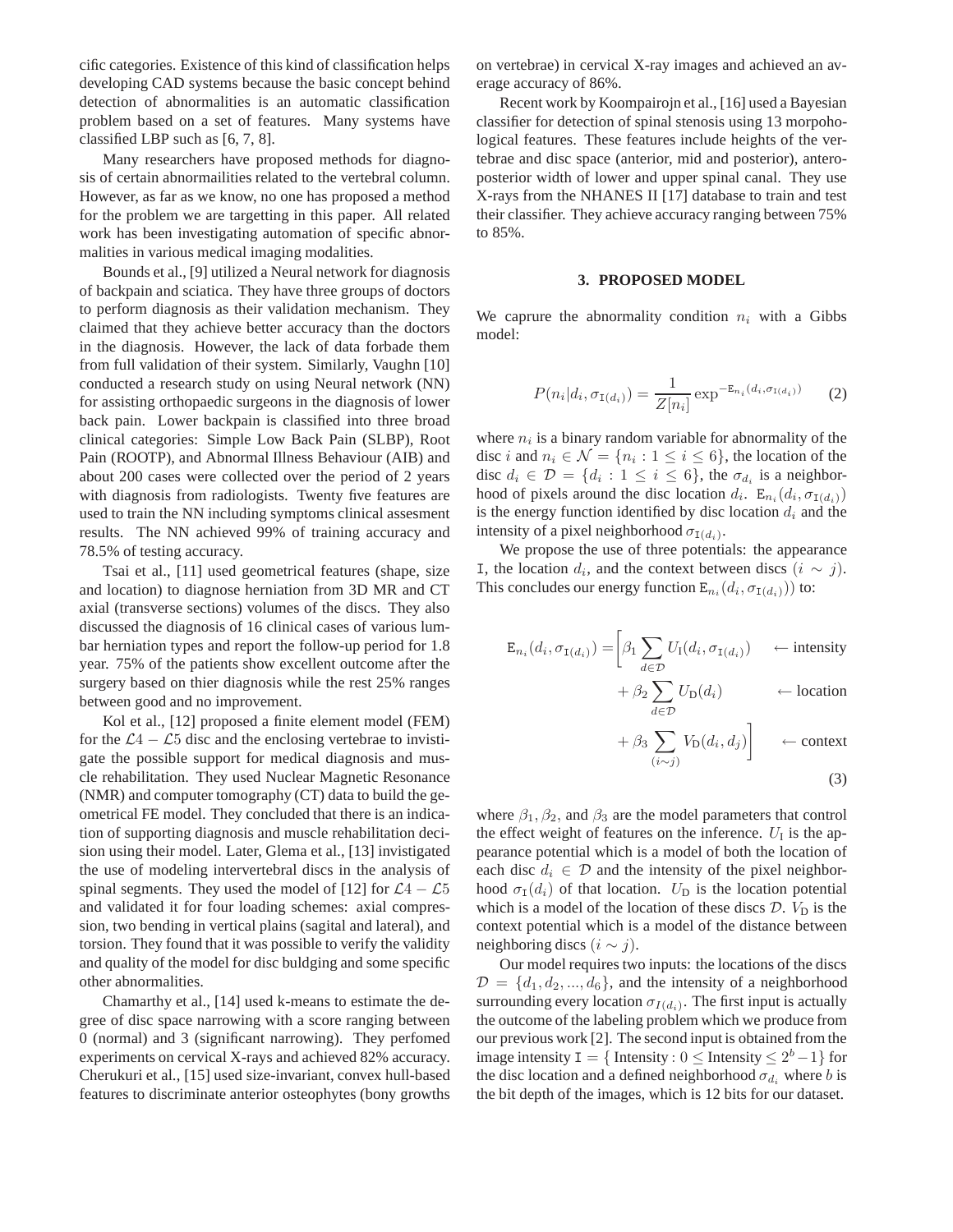Here, we discuss the model for each of the three potential:

**Appearance** potential  $U_1(d_i, \sigma_{I(d_i)})$  models the expected intensity level of the abnormal discs, which we model as Gaussian. After taking the negative log:

$$
U_{\rm I}(d_i, \sigma_{{\rm I}(d_i)}) = \frac{\sum_{j \in \sigma_{{\rm I}(d_i)}} (\rm I(j) - \mu_{\rm I})^2}{2\sigma_{\rm I}^2} \tag{4}
$$

where  $d_i$  is the location  $d_i = (row, col)$  of disc i,  $I(d_i)$ is the intensity at location  $d_i$ ,  $\sigma d_i$  is some pixel neighborhood of the location  $d_i$ ,  $\mu_I$  is the expected intensity levels of the abnormal discs,  $\sigma_1^2$  is the variance of the intensity levels of abnormal discs. Both  $\mu_I$  and  $\sigma_I^2$  are learned from the training data where a set of images are manually labeled (or labeled by our labeling method in [2]).

**Location** potential  $U_D(d_i)$  models the expected location of abnormal disc at level  $i$ . In fact, abnormal discs in general differ in their expected location from normal discs (at the same lumbar level). We model the location as a 2D Gaussian and after taking the negative log, we obtain Mahalanobis distance:

$$
U_{\mathcal{D}}(d_i) = \left[ \left( d_i - \mu_{d_i} \right)^{\mathsf{T}} \Sigma_{d_i}^{-1} \left( d_i - \mu_{d_i} \right) \right] \tag{5}
$$

where  $d_i$  is the location of disc i,  $\mu_{d_i}$  is the expected location of the abnormal discs at lumbar disc level i,  $\Sigma_{d_i}$  is the covariance matrix of the abnormal discs at the lumbar disc level *i*. We learn both  $\mu_{d_i}$  and  $\Sigma_{d_i}$  from the training data.

**Context** potential  $V_D(d_i, d_j)$  models the contextual relation between neighboring disc locations  $i$  and  $j$ . We model the distances  $e_{ij} = |d_i - d_j|_2$  between neighboring discs at locations  $i$  and  $j$  as a Gaussian distribution, which concludes after the negative log to:

$$
V_{\mathcal{D}}(d_i, d_j) = \frac{(e_{ij} - \mu_D)^2}{\sigma_D^2}
$$
 (6)

where  $d_i$  and  $d_j$  are neighboring discs,  $\mu_D$  is the expected distance between abnormal discs,  $\sigma_D^2$  is the variance of abnormal discs distances. We also learn both  $\mu_D$  and  $\sigma_D^2$  from the training data.

### **4. AVAILABLE DATA**

We use a dataset of 80 clinical MRI volumes containing normal and abnormal cases. Abnormalities include disc herniation, disc desiccation, degenerative disc disease and others. Every single case contains five, six or seven acquisition protocols. Every case contains a full volume of T2-weighted MR beside many other protocols including T1-weighted and T2-weighted Myelo images. We use the T2-weighted volumes for training and testing our proposed model for abnormality detection. We pick the middle slice from every volume to represent that case and use it in our model training and testing.

#### **5. EXPERIMENTAL RESULTS**

We train our model on T2-weighted modality as disc intensities have better discrimination from other structures in the image as appears in shown Fig. 1(a).

We perform ground truth annotation for our dataset by:

- 1. Selecting a point inside every disc that roughly represents the center for that disc  $d_i$ ,
- 2. Determining whether the disc is normal or abnormal  $n_{d_i}$  because our model here concerns about discriminating between normal and abnormal discs regardless of the type of abnormalities.

It is worth mentioning that inter-observer error exist in lumbar diagnosis similar to various diagnosis tasks from various imaging modalities including plain radiographs, MRI, CT, SPECT (single-photon emission computed tomography), High Resolution (HR). However, MRI shows high inter-observer reliability compared to plain radiographs in lumbar area diagnosis (e.g., [18]). Mulconrey et al. [19] showed that abnormality detection for degenerative disc and spondylolisthesis with MRI has  $\kappa = 0.773$  and  $\kappa = 0.728$ , respectively, which is considered high in showing interobserver reliability where this reliability is considered perfect when  $0.8 \leq \kappa \leq 1$ .

We train our model to learn the parameters of the three potentials representing the models for the appearance I, the location  $d_i: 1 \leq i \leq 6$ , and the context between discs  $(i \sim j)$  using the ground truth  $(D, \mathcal{N})$  and the corresponding training images I.

We perfom a cross-validation experiment using the 80 cases to train and test our proposed method. In every round, we separate thirty cases and train on the rest 50 cases. We perfom 10 rounds and every time the cases are selected randomly. Dr. Gurmeet Dhillon provided the ground truth for all the 80 cases to automatically check classification accuracy which we define by:

$$
Accuracy_i = 1 - \frac{1}{K} \sum_{j=1}^{K} |g_{ij} - n_{ij}| * 100\% \tag{7}
$$

where  $Accuracy_i$  represents the classification accuracy at the lumbar disc level i where  $1 \le i \le 6$ , the value K represents the number of cases in every experiment,  $g_{ij}$  is the ground truth binary assignment for disc i, and  $n_{ij}$  is the resulting binary assignment for disc  $i$  from the inference on our model.  $q_i$  and  $n_i$  are assigned the binary values the same way such that:

$$
g_i = \begin{cases} 1 & \text{if Disc } i \text{ is Normal} \\ 2 & \text{if Disc } i \text{ is Abnormal} \end{cases}
$$
 (8)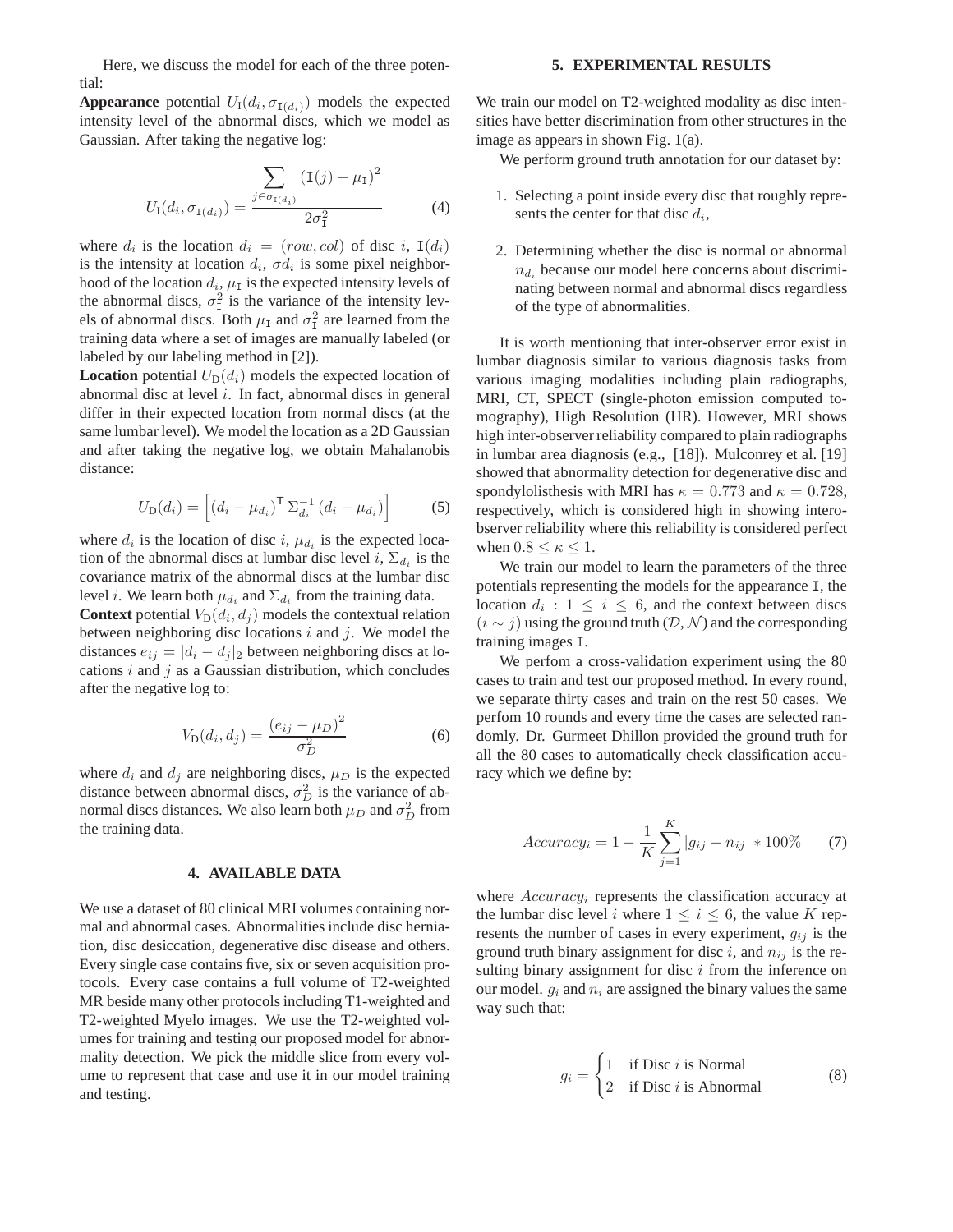It is worth mentioning that we measure accuracy at every lumbar disc level separately to show the detailed classification accuracy at every level and thus have more understanding of the disc levels and its influence on classification accuracy. This appears in the row before the last in Table 1 where every value is a percentage accuarcy that represents the average of all the rounds in the experiment for every disc level. At the same time, we report the average accuracy for all the discs together for each round; which is the last column in the Table 1, and then the overall average accuracy for discs and for all rounds in the experiment that appears in the bottom-right cell in the same table.

**Table 1**. Classification results for the cross-validation experiment on 80 cases. Row before last shows average accuracy at every lumbar disc level and the last column shows the average accuracy for every round of 30 cases. We achieve over 91% of classification accuracy.

| Set                     | E <sub>6</sub> | E <sub>5</sub> | E <sub>4</sub> | E <sub>3</sub> | E2   | E1   | Accu-  |
|-------------------------|----------------|----------------|----------------|----------------|------|------|--------|
|                         |                |                |                |                |      |      | racy   |
| 1                       | 27             | 25             | 27             | 29             | 29   | 28   | 91.67% |
| 2                       | 26             | 26             | 29             | 29             | 28   | 28   | 92.22% |
| 3                       | 26             | 26             | 27             | 27             | 26   | 26   | 87.78% |
| 4                       | 28             | 25             | 26             | 27             | 29   | 29   | 91.11% |
| 5                       | 27             | 27             | 29             | 28             | 27   | 27   | 91.67% |
| 6                       | 25             | 26             | 26             | 27             | 29   | 28   | 89.44% |
| 7                       | 25             | 27             | 28             | 26             | 28   | 29   | 90.56% |
| 8                       | 28             | 28             | 27             | 28             | 29   | 28   | 93.33% |
| 9                       | 27             | 26             | 28             | 27             | 29   | 29   | 92.22% |
| 10                      | 27             | 28             | 28             | 28             | 28   | 28   | 92.78% |
| (% )                    | 88.7           | 88.0           | 91.7           | 92.0           | 94.0 | 93.3 |        |
| <b>Average Accuracy</b> |                |                |                |                |      |      | 91.28% |

Fig. 3 shows five sample cases of classification output from inferencing on our model. The first three figures show various abnormalities at various levels and full success in abnormality detection. Fig. 3(d) shows a false negative at level  $\mathcal{L}2 - \mathcal{L}3$  where the disc is labeled as abnormal while its ground truth is normal. Fig. 3(e) shows a false positive at level  $\mathcal{L}1 - \mathcal{L}2$  where the disc is labeled as normal while its ground truth is abnormal.

# **6. DISCUSSIONS AND FUTURE WORK**

We achieve high abnormality detection accuracy using three main features: appearance, location, and context of discs. However, some abnormal discs are not detected. We find that incorporating a shape model might enhance our detection accuracy. For example, the misclassified disc at level  $\mathcal{L}2 - \mathcal{L}3$  in Fig. 3(d) appears more compact in shape than other normal discs in the same case. This motivates including a shape model or some geometrical model for height and width of the disc (similar to Koompairojn et al. [16] work for stenosis detection). In general, most abnormal discs are less thickness than normal discs. However, finding a model



(a) Abnormals levels:  $\mathcal{L}3-\mathcal{L}4$  and  $\mathcal{L}5-\mathcal{S}$ . All levels are correclty classified.



(b) Abnormal levels:  $\mathcal{L}1 - \mathcal{L}2$ ,  $\mathcal{L}2 - \mathcal{L}3$ ,  $\mathcal{L}3-\mathcal{L}4$ ,  $\mathcal{L}4-\mathcal{L}5$ . All levels correclty classified.



(c) Abnormal levels:  $\mathcal{L}4 - \mathcal{L}5$ ,  $\mathcal{L}5 - \mathcal{S}$ . All levels are correclty classified.



(d) Abnormal levels:  $\mathcal{L}2 - \mathcal{L}3$ ,  $\mathcal{L}3 - \mathcal{L}4$ ,  $\mathcal{L}4 - \mathcal{L}5$ ,  $\mathcal{L}5 - \mathcal{S}$ . Level  $\mathcal{L}2 - \mathcal{L}3$  is false negative.



(e) Abnormal levels:  $\mathcal{L}4 - \mathcal{L}5$ ,  $\mathcal{L}5 - \mathcal{S}$ . Level  $\mathcal{L}1 - \mathcal{L}2$  is false positive.

**Fig. 3**. Sample abnormality detection from the experiment. Green means it is correctly classified while red means otherwise.